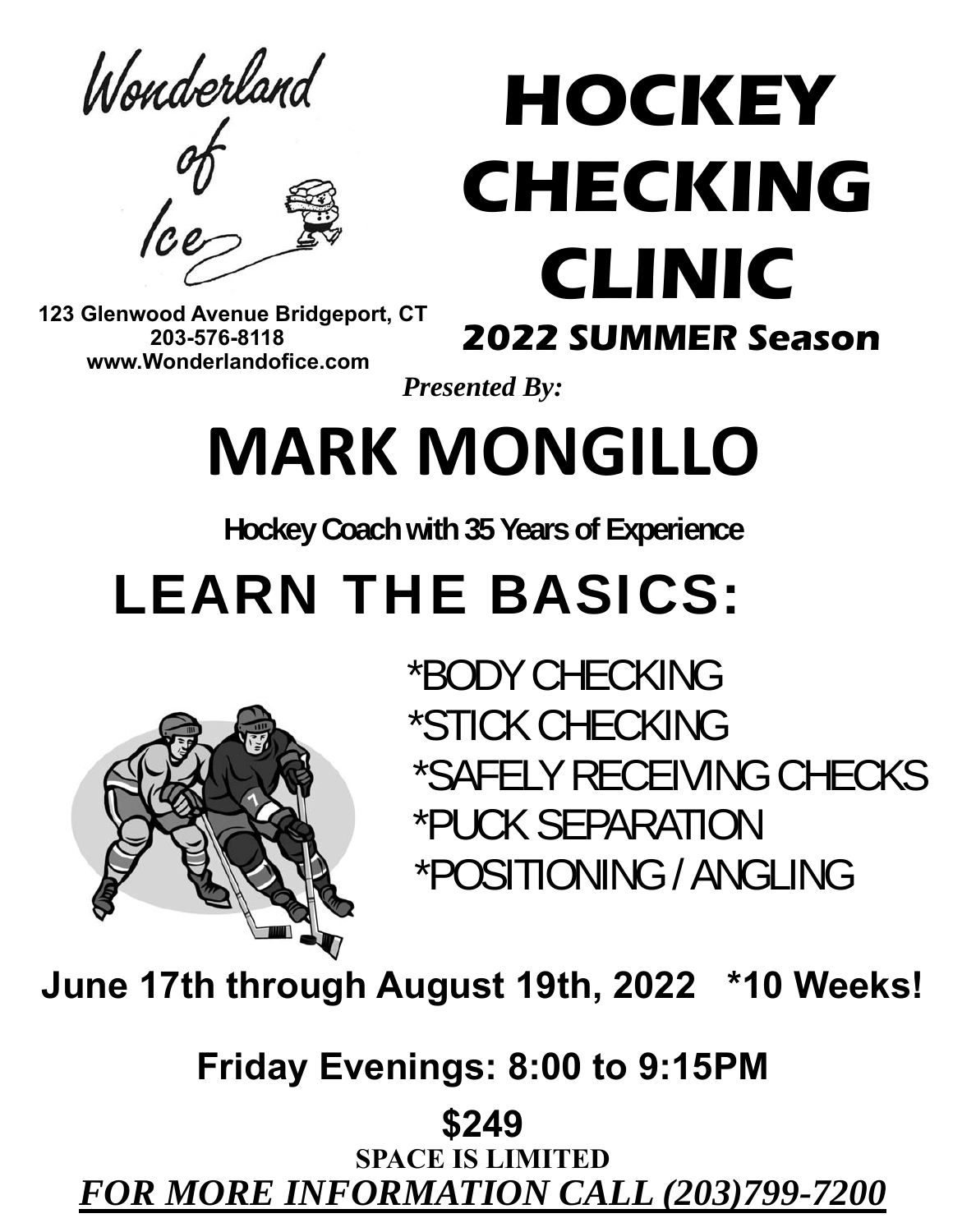### *Wonderland of Ice* **Mark Mongillo** SUMMER 2022 **Hockey Checking Clinic**

| <b>NAME</b>                                         |                            |
|-----------------------------------------------------|----------------------------|
| <b>ADDRESS</b>                                      |                            |
|                                                     |                            |
| <b>PHONE</b>                                        | <b>DATE OF BIRTH</b>       |
| <b>EMERGENCY</b><br><b>NAME &amp; PHONE</b>         |                            |
|                                                     |                            |
| <b>EMAIL ADDRESS</b>                                |                            |
| <b>PARENT'S NAMES</b>                               |                            |
|                                                     | <b>TOTAL COST</b><br>\$249 |
| *ALL ACCOUNTS MUST BE PAID IN FULL WITH APPLICATION |                            |

**PLEASE MAKE CHECK PAYABLE AND MAIL TO: WONDERLAND OF ICE 123 GLENWOOD AVENUE BRIDGEPORT, CT 06610** 

**(203) 576-8118** 

**RELEASE MUST BE SIGNED, OVER PLEASE**